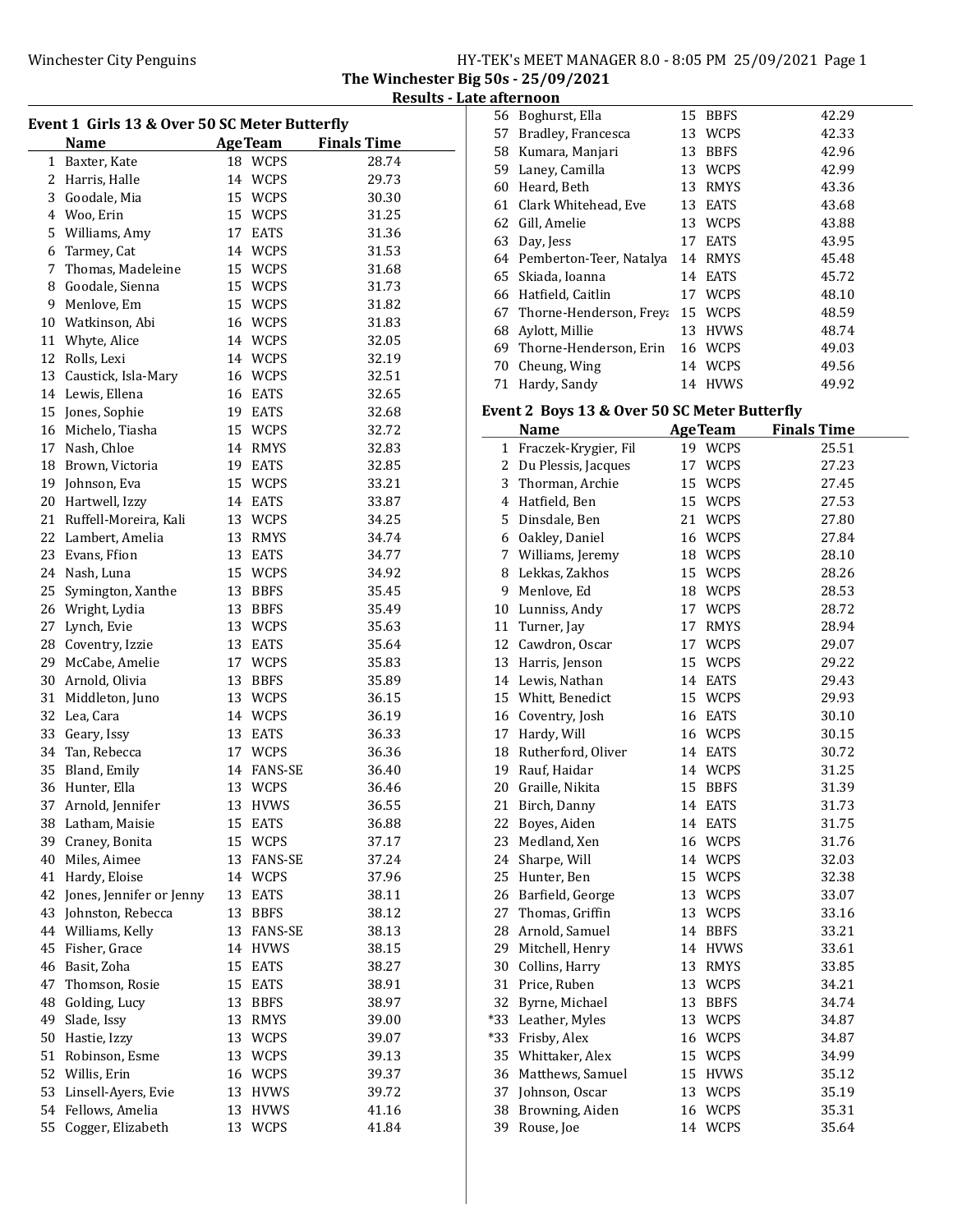The Winchester Big 50s - 25/09/2021 Results - Late afternoon

|     | (Event 2 Boys 13 & Over 50 SC Meter Butterfly) |    |                | ulto               |
|-----|------------------------------------------------|----|----------------|--------------------|
|     | <b>Name</b>                                    |    | <b>AgeTeam</b> | <b>Finals Time</b> |
|     | 40 Whittaker, Michael                          |    | 13 WCPS        | 36.32              |
|     | 41 Plumhoff, Liam                              | 15 | EATS           | 36.37              |
|     | 42 Lammerts van Bueren. M                      |    | 15 WCPS        | 36.49              |
| 43  | Savage, William                                |    | 14 HVWS        | 36.91              |
|     | 44 Skipwith, Ethan                             |    | 13 WCPS        | 37.07              |
|     | 45 Geary, Harry                                |    | 15 EATS        | 37.08              |
|     | 46 Robinson, Cameron                           |    | 13 BBFS        | 37.31              |
|     |                                                |    | 14 WCPS        |                    |
|     | 47 Frisby, Harry                               |    |                | 37.40              |
|     | 48 Stanbrook, Aidan<br>49 Mills. Ethan         |    | 14 WCPS        | 37.64              |
|     |                                                |    | 13 FANS-SE     | 38.58              |
|     | 50 Stantiall, Zachary                          |    | 13 FANS-SE     | 39.19              |
|     | 51 McCabe, Jamie                               |    | 15 WCPS        | 39.83              |
|     | 52 Witte, Alex                                 |    | 15 HVWS        | 40.19              |
| 53  | Exley, Will                                    |    | 13 WCPS        | 40.64              |
|     | 54 Stockdale, Archie                           |    | 14 WCPS        | 41.44              |
|     | 55 Aljareh, Abdulrahman                        |    | 13 HVWS        | 41.84              |
|     | 56 Jones, Daniel                               |    | 13 HVWS        | 42.06              |
|     | 57 Walker, joe                                 |    | 13 HVWS        | 42.09              |
|     | 58 Loten, Harry                                |    | 14 HVWS        | 44.40              |
|     | 59 Petley, Milo                                |    | 13 EATS        | 45.37              |
|     | 60 Day-Borloz, Luca                            |    | 14 WCPS        | 51.69              |
|     | --- Aggarwal, Vivek                            |    | 14 RMYS        | DQ                 |
|     | --- Luhan, Tudor                               | 13 | EATS           | DQ                 |
|     | --- Read, Sam                                  |    | 14 HVWS        | DQ                 |
|     | Event 3 Girls 13 & Over 50 SC Meter Backstroke |    |                |                    |
|     | <b>Name</b>                                    |    | <b>AgeTeam</b> | <b>Finals Time</b> |
|     | 1 Baxter, Kate                                 |    | 18 WCPS        | 30.49              |
|     | 2 Harris, Halle                                |    | 14 WCPS        | 31.10              |
| 3   | Whyte, Alice                                   |    | 14 WCPS        | 31.92              |
|     | 4 Rolls, Lexi                                  |    | 14 WCPS        | 32.50              |
|     | 5 Tarmey, Cat                                  |    | 14 WCPS        | 32.79              |
|     | 6 Goodale, Mia                                 |    | 15 WCPS        | 33.07              |
|     | 7 Lewis, Ellena                                |    | 16 EATS        | 33.66              |
|     | 8 Grant, Lucia                                 |    | 18 WCPS        | 33.67              |
| 9   | Brown, Victoria                                |    | 19 EATS        | 33.69              |
| 10  | Goodale, Sienna                                | 15 | <b>WCPS</b>    | 34.24              |
| 11  | Woo, Erin                                      | 15 | WCPS           | 34.44              |
| 12  | Nash, Chloe                                    | 14 | RMYS           | 34.49              |
| 13  | Watkinson, Abi                                 |    | 16 WCPS        | 34.64              |
| 14  | Jones, Sophie                                  | 19 | EATS           | 35.24              |
| 15  | Johnson, Lerryn                                | 15 | <b>WCPS</b>    | 35.25              |
|     | 16 Hunter, Ella                                | 13 | <b>WCPS</b>    | 35.27              |
| 17  | Michelo, Tiasha                                |    | 15 WCPS        | 35.53              |
|     | 18 Menlove, Em                                 |    | 15 WCPS        | 35.84              |
| 19  | Johnson, Eva                                   |    | 15 WCPS        | 35.86              |
| 20  | Hartwell, Izzy                                 | 14 | EATS           | 36.29              |
| 21  | Thomas, Madeleine                              | 15 | WCPS           | 36.37              |
| 22  | Coventry, Izzie                                | 13 | EATS           | 36.57              |
| 23  | Caustick, Isla-Mary                            |    | 16 WCPS        | 36.63              |
| 24  | Strike, Emily                                  | 13 | EATS           | 36.95              |
| 25  | Rutherford, Isla                               | 14 |                |                    |
|     |                                                |    | EATS           | 37.06              |
| 26  | Ruffell-Moreira, Kali                          | 13 | <b>WCPS</b>    | 37.07              |
| 27  | Oakley, Molly                                  | 18 | EATS           | 37.23              |
| 28  | Marsh, Ffion                                   | 13 | <b>WCPS</b>    | 37.27              |
| *29 | Wiedenmann, Lara                               |    | 14 WCPS        | 37.31              |

|     | *29 Hardy, Eloise        |    | 14 WCPS     | 37.31   |
|-----|--------------------------|----|-------------|---------|
|     | 31 Geary, Issy           |    | 13 EATS     | 37.79   |
|     | 32 Lea, Cara             |    | 14 WCPS     | 37.90   |
|     | 33 Bland, Emily          |    | 14 FANS-SE  | 37.93   |
|     | 34 Craney, Bonita        |    | 15 WCPS     | 37.96   |
| 35  | Symington, Xanthe        |    | 13 BBFS     | 38.05   |
| 36  | McCabe, Amelie           |    | 17 WCPS     | 38.06   |
| 37  | Lambert, Amelia          |    | 13 RMYS     | 38.08   |
| 38  | Lynch, Evie              |    | 13 WCPS     | 38.36   |
| 39  | Tan, Rebecca             |    | 17 WCPS     | 38.45   |
| 40  | Middleton, Juno          |    | 13 WCPS     | 38.55   |
| 41  | Payne, Milly             |    | 14 WCPS     | 38.68   |
|     | 42 Fisher, Grace         |    | 14 HVWS     | 38.73   |
|     | 43 Nash, Luna            |    | 15 WCPS     | 38.75   |
|     | 44 Evans, Ffion          |    | 13 EATS     | 39.17   |
|     | 45 Arnold, Olivia        |    | 13 BBFS     | 39.36   |
|     | 46 Wright, Lydia         |    | 13 BBFS     | 39.46   |
| 47  | Ferguson, Eva            |    | 14 EATS     | 39.70   |
| 48  | Linsell-Ayers, Evie      |    | 13 HVWS     | 39.77   |
| 49  | Lekkas, Nefeli           |    | 13 WCPS     | 39.79   |
|     | 50 Latham, Maisie        |    | 15 EATS     | 39.90   |
| 51  | Williams, Kelly          |    | 13 FANS-SE  | 40.14   |
|     | 52 Johnston, Rebecca     |    | 13 BBFS     | 40.15   |
| 53  | Cogger, Elizabeth        |    | 13 WCPS     | 40.26   |
| 54  | Golding, Lucy            |    | 13 BBFS     | 40.36   |
| 55  | Arnold, Jennifer         |    | 13 HVWS     | 40.49   |
|     | 56 Miles, Aimee          |    | 13 FANS-SE  | 40.79   |
|     | 57 Boghurst, Ella        |    | 15 BBFS     | 41.02   |
|     | 58 Bradley, Francesca    |    | 13 WCPS     | 41.03   |
| 59  | Jones, Jennifer or Jenny |    | 13 EATS     | 41.05   |
|     | 60 Willis, Erin          |    | 16 WCPS     | 41.26   |
| 61  | Hastie, Izzy             |    | 13 WCPS     | 41.83   |
| 62  | Robinson, Esme           |    | 13 WCPS     | 42.03   |
| 63  | Pemberton-Teer, Natalya  |    | 14 RMYS     | 42.12   |
|     | 64 Fellows, Amelia       |    | 13 HVWS     | 42.14   |
|     | 65 Kumara, Manjari       |    | 13 BBFS     | 42.36   |
|     | 66 Day, Jess             |    | 17 EATS     | 43.04   |
| 67  | Heard, Beth              |    | 13 RMYS     | 43.14   |
| 68  | Clark Whitehead, Eve     | 13 | <b>EATS</b> | 43.41   |
| 69  | Gill, Amelie             |    | 13 WCPS     | 43.74   |
| 70  | Basit, Zoha              | 15 | <b>EATS</b> | 43.91   |
| 71  | Aylott, Millie           | 13 | <b>HVWS</b> | 44.33   |
| 72  | Laney, Camilla           | 13 | <b>WCPS</b> | 45.12   |
| 73  | Newell, Beth             | 14 | WCPS        | 45.22   |
| 74  | Thorne-Henderson, Erin   | 16 | WCPS        | 46.49   |
| 75  | Thorne-Henderson, Freya  | 15 | <b>WCPS</b> | 46.67   |
| 76  | Hardy, Sandy             | 14 | <b>HVWS</b> | 49.73   |
| 77  | Rowe, Lizzy              |    | 13 WCPS     | 50.63   |
| 78  | Hatfield, Caitlin        |    | 17 WCPS     | 1:00.92 |
| --- | Cheung, Wing             | 14 | <b>WCPS</b> | DQ      |
|     |                          |    |             |         |

# Event 4 Boys 13 & Over 50 SC Meter Backstroke

| <b>Name</b>            | <b>AgeTeam</b>    | <b>Finals Time</b> |
|------------------------|-------------------|--------------------|
| 1 Fraczek-Krygier, Fil | <b>WCPS</b><br>19 | 26.20              |
| 2 Du Plessis, Jacques  | 17 WCPS           | 27.79              |
| 3 Hatfield, Ben        | 15 WCPS           | 28.30              |
| 4 Thorman, Archie      | 15 WCPS           | 29.11              |
| 5 Cawdron, Oscar       | <b>WCPS</b><br>17 | 29.25              |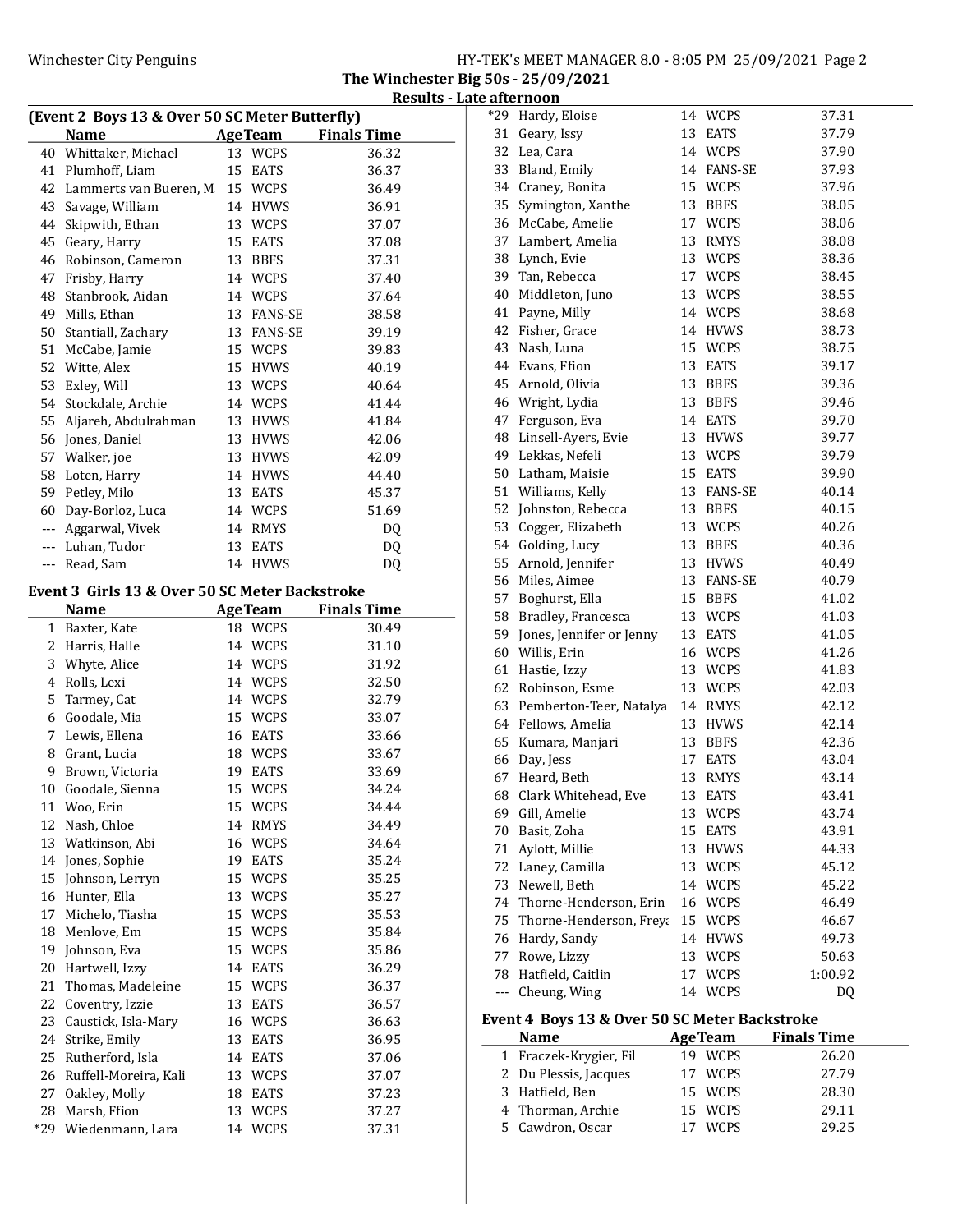The Winchester Big 50s - 25/09/2021 Results - Late afternoon

| (Event 4 Boys 13 & Over 50 SC Meter Backstroke) |                        |    |                |                    |  |
|-------------------------------------------------|------------------------|----|----------------|--------------------|--|
|                                                 | <b>Name</b>            |    | <b>AgeTeam</b> | <b>Finals Time</b> |  |
|                                                 | 6 Williams, Jeremy     |    | 18 WCPS        | 29.46              |  |
| 7                                               | Coventry, Josh         | 16 | EATS           | 30.20              |  |
| 8                                               | Lunniss, Andy          |    | 17 WCPS        | 30.87              |  |
| 9                                               | Menlove, Ed            |    | 18 WCPS        | 30.88              |  |
| 10                                              | Lekkas, Zakhos         |    | 15 WCPS        | 30.96              |  |
| 11                                              | Hardy, Will            |    | 16 WCPS        | 30.98              |  |
| 12                                              | Whitt, Benedict        |    | 15 WCPS        | 31.43              |  |
| $*13$                                           | Oakley, Daniel         |    | 16 WCPS        | 31.84              |  |
| $*13$                                           | Boyes, Aiden           |    | 14 EATS        | 31.84              |  |
| 15                                              | Dinsdale, Ben          |    | 21 WCPS        | 31.86              |  |
| 16                                              | Harris, Jenson         |    | 15 WCPS        | 32.00              |  |
| 17                                              | Turner, Jay            |    | 17 RMYS        | 32.18              |  |
| 18                                              | Rauf, Haidar           |    | 14 WCPS        | 32.44              |  |
| 19                                              |                        |    |                |                    |  |
|                                                 | Davies, Christopher    |    | 16 WCPS        | 32.51              |  |
| 20                                              | Cameron, Alex          |    | 15 EATS        | 33.33              |  |
| 21                                              | Rutherford, Oliver     |    | 14 EATS        | 33.56              |  |
| 22                                              | Graille, Nikita        |    | 15 BBFS        | 33.94              |  |
| 23                                              | Frisby, Alex           |    | 16 WCPS        | 33.98              |  |
| 24                                              | Barfield, George       |    | 13 WCPS        | 34.25              |  |
| 25                                              | Sharpe, Will           |    | 14 WCPS        | 34.27              |  |
| 26                                              | Collins, Harry         |    | 13 RMYS        | 34.38              |  |
| 27                                              | Arnold, Samuel         |    | 14 BBFS        | 34.54              |  |
| 28                                              | Thomas, Griffin        |    | 13 WCPS        | 34.79              |  |
| 29                                              | Browning, Aiden        |    | 16 WCPS        | 34.90              |  |
| 30                                              | Medland, Xen           |    | 16 WCPS        | 34.92              |  |
| 31                                              | Whittaker, Michael     |    | 13 WCPS        | 34.99              |  |
| 32                                              | Soole, Sebastian       |    | 14 EATS        | 35.22              |  |
| 33                                              | Whittaker, Alex        |    | 15 WCPS        | 35.28              |  |
| 34                                              | Read, Sam              |    | 14 HVWS        | 36.07              |  |
| 35                                              | Hunter, Ben            |    | 15 WCPS        | 36.10              |  |
| 36                                              | Birch, Danny           |    | 14 EATS        | 36.14              |  |
| 37                                              | Matthews, Samuel       |    | 15 HVWS        | 36.20              |  |
| 38                                              | Robinson, Cameron      |    | 13 BBFS        | 36.54              |  |
| 39                                              | Rouse, Joe             |    | 14 WCPS        | 36.88              |  |
| 40                                              | Savage, William        |    | 14 HVWS        | 36.96              |  |
| 41                                              | Mitchell, Henry        | 14 | <b>HVWS</b>    | 37.04              |  |
| $*42$                                           | Mills, Ethan           | 13 | <b>FANS-SE</b> | 37.42              |  |
| *42                                             | Byrne, Michael         | 13 | <b>BBFS</b>    | 37.42              |  |
| 44                                              | Price, Ruben           | 13 | WCPS           | 37.47              |  |
| 45                                              | Johnson, Oscar         | 13 | <b>WCPS</b>    | 37.65              |  |
| 46                                              | Frisby, Harry          | 14 | <b>WCPS</b>    | 37.77              |  |
| 47                                              | Skipwith, Ethan        | 13 | WCPS           | 38.18              |  |
| 48                                              | Stanbrook, Aidan       | 14 | <b>WCPS</b>    | 38.33              |  |
| 49                                              | Stantiall, Zachary     | 13 | FANS-SE        | 38.36              |  |
| 50                                              | Luhan, Tudor           | 13 | EATS           | 39.14              |  |
| 51                                              | Lammerts van Bueren, M | 15 | <b>WCPS</b>    | 39.42              |  |
| 52                                              | Battison, Jacob        | 15 | <b>WCPS</b>    | 39.58              |  |
| 53                                              | McCabe, Jamie          | 15 | <b>WCPS</b>    | 39.82              |  |
| 54                                              | Walker, joe            | 13 | <b>HVWS</b>    | 39.97              |  |
| 55                                              | Negus, Ben             | 13 | EATS           | 40.21              |  |
| 56                                              | Bialkowska, Jan        | 15 | EATS           | 40.69              |  |
| 57                                              | Leather, Myles         | 13 | WCPS           | 40.91              |  |
| 58                                              | Loten, Harry           | 14 | <b>HVWS</b>    | 41.04              |  |
| 59                                              | Geary, Harry           | 15 | EATS           | 41.30              |  |
| 60                                              | Witte, Alex            | 15 | <b>HVWS</b>    | 41.68              |  |
| 61                                              | Aljareh, Abdulrahman   | 13 | <b>HVWS</b>    | 41.74              |  |

|          | 62 Exley, Will                                   |    | 13 WCPS        | 42.26              |  |
|----------|--------------------------------------------------|----|----------------|--------------------|--|
|          | 63 Jones, Daniel                                 | 13 | <b>HVWS</b>    | 43.63              |  |
|          | 64 Petley, Milo                                  | 13 | <b>EATS</b>    | 43.81              |  |
|          | 65 Stockdale, Archie                             |    | 14 WCPS        | 43.93              |  |
|          | 66 Aggarwal, Vivek                               |    | 14 RMYS        | 44.51              |  |
|          | 67 Rodrigues, Callum                             | 15 | <b>EATS</b>    | 1:01.45            |  |
| $\cdots$ | Day-Borloz, Luca                                 |    | 14 WCPS        | DQ                 |  |
|          |                                                  |    |                |                    |  |
|          | Event 5 Girls 13 & Over 50 SC Meter Breaststroke |    |                |                    |  |
|          | <b>Name</b>                                      | 18 | <b>AgeTeam</b> | <b>Finals Time</b> |  |
| 1        | Grant, Lucia                                     |    | <b>WCPS</b>    | 34.47              |  |
|          | 2 Baxter, Kate                                   | 18 | <b>WCPS</b>    | 35.27              |  |
|          | 3 Michelo, Tiasha                                | 15 | WCPS           | 35.78              |  |
|          | 4 Whyte, Alice                                   | 14 | WCPS           | 35.88              |  |
|          | 5 Woo, Erin                                      | 15 | WCPS           | 35.91              |  |
|          | 6 Johnson, Eva                                   | 15 | WCPS           | 36.68              |  |
|          | 7 Oakley, Molly                                  | 18 | EATS           | 37.59              |  |
| 8        | Jones, Sophie                                    |    | 19 EATS        | 37.67              |  |
|          | 9 Tarmey, Cat                                    |    | 14 WCPS        | 38.64              |  |
|          | 10 Tan, Rebecca                                  | 17 | <b>WCPS</b>    | 38.68              |  |
|          | 11 Hartwell, Izzy                                | 14 | <b>EATS</b>    | 39.17              |  |
|          | 12 Hamilton, Layla                               | 13 | WCPS           | 39.23              |  |
|          | 13 Goodale, Mia                                  | 15 | WCPS           | 39.24              |  |
|          | 14 Bland, Emily                                  |    | 14 FANS-SE     | 39.29              |  |
|          | 15 Lambert, Amelia                               | 13 | RMYS           | 39.45              |  |
|          | 16 Menlove, Em                                   |    | 15 WCPS        | 39.71              |  |
|          | 17 Latham, Maisie                                | 15 | EATS           | 39.99              |  |
|          | 18 Rolls, Lexi                                   |    | 14 WCPS        | 40.13              |  |
|          | 19 Thomas, Madeleine                             | 15 | WCPS           | 40.45              |  |
|          | 20 Harris, Halle                                 |    | 14 WCPS        | 40.55              |  |
|          | 21 Watkinson, Abi                                | 16 | WCPS           | 40.59              |  |
|          | 22 Arnold, Olivia                                | 13 | <b>BBFS</b>    | 40.94              |  |
|          | 23 Brown, Victoria                               | 19 | EATS           | 40.97              |  |
|          | 24 Caustick, Isla-Mary                           | 16 | WCPS           | 41.04              |  |
|          | 25 Goodale, Sienna                               | 15 | <b>WCPS</b>    | 41.18              |  |
|          | 26 Coventry, Izzie                               | 13 | EATS           | 41.97              |  |
|          | 27 Hardy, Eloise                                 |    | 14 WCPS        | 42.45              |  |
|          | 28 Williams, Kelly                               | 13 | FANS-SE        | 42.50              |  |
|          | 29 Ruffell-Moreira, Kali                         |    | 13 WCPS        | 42.71              |  |
|          | 30 Linsell-Ayers, Evie                           |    | 13 HVWS        | 43.11              |  |
|          | 31 Wright, Lydia                                 | 13 | BBFS           | 43.35              |  |
|          | 32 Rees, Sienna                                  |    | 14 WCPS        | 43.51              |  |
|          | 33 Lewis, Ellena                                 | 16 | EATS           | 43.60              |  |
|          | 34 Johnson, Lerryn                               | 15 | <b>WCPS</b>    | 43.79              |  |
|          | 35 Jones, Jennifer or Jenny                      | 13 | EATS           | 43.89              |  |
|          | 36 Hunter, Ella                                  | 13 | WCPS           | 44.00              |  |
|          | 37 Hastie, Izzy                                  | 13 | WCPS           | 44.19              |  |
|          | 38 Payne, Milly                                  | 14 | <b>WCPS</b>    | 44.34              |  |
|          | 39 Lekkas, Nefeli                                | 13 | WCPS           | 44.48              |  |
|          | 40 Arnold, Jennifer                              | 13 | <b>HVWS</b>    | 44.54              |  |
| 41       | Strike, Emily                                    | 13 | <b>EATS</b>    | 44.67              |  |
|          | 42 Miles, Aimee                                  | 13 | <b>FANS-SE</b> | 44.92              |  |
|          | 43 Rutherford, Isla                              | 14 | <b>EATS</b>    | 45.40              |  |
|          | 44 Golding, Lucy                                 | 13 | <b>BBFS</b>    | 45.48              |  |
|          | 45 McCabe, Amelie                                | 17 | WCPS           | 45.52              |  |
|          | 46 Thomson, Rosie                                | 15 | EATS           | 45.71              |  |
| 47       | Bradley, Francesca                               | 13 | WCPS           | 46.09              |  |
|          | 48 Heard, Beth                                   | 13 | RMYS           | 46.29              |  |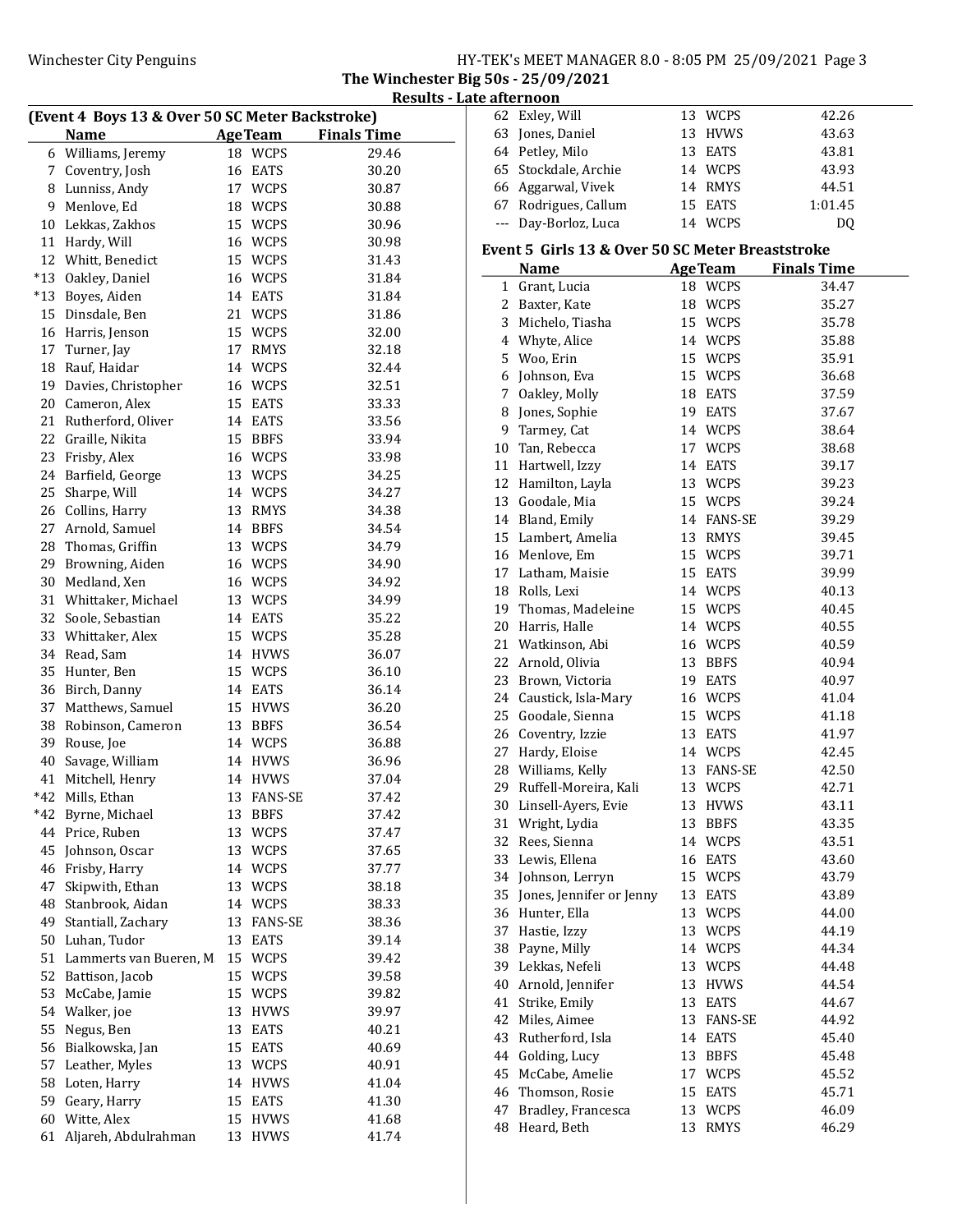The Winchester Big 50s - 25/09/2021 Results - Late afternoon

|                      | (Event 5 Girls 13 & Over 50 SC Meter Breaststroke) |    |                |                    | 23       | Rauf, Haidar                                  |    | 14 WCPS        | 37.40              |
|----------------------|----------------------------------------------------|----|----------------|--------------------|----------|-----------------------------------------------|----|----------------|--------------------|
|                      | <b>Name</b>                                        |    | <b>AgeTeam</b> | <b>Finals Time</b> | 24       | Rutherford, Oliver                            |    | 14 EATS        | 37.55              |
|                      | 49 Nash, Chloe                                     |    | 14 RMYS        | 46.33              | 25       | Barfield, George                              |    | 13 WCPS        | 37.87              |
|                      | 50 Willis, Erin                                    |    | 16 WCPS        | 46.48              | 26       | Leather, Myles                                |    | 13 WCPS        | 37.94              |
| 51                   | Symington, Xanthe                                  |    | 13 BBFS        | 46.68              | 27       | Hunter, Ben                                   |    | 15 WCPS        | 38.12              |
| 52                   | Fisher, Grace                                      |    | 14 HVWS        | 46.71              | 28       | Price, Ruben                                  |    | 13 WCPS        | 38.54              |
| 53                   | Basit, Zoha                                        | 15 | <b>EATS</b>    | 46.74              | 29       | Sharpe, Will                                  |    | 14 WCPS        | 38.76              |
| 54                   | Cogger, Elizabeth                                  | 13 | <b>WCPS</b>    | 46.89              | 30       | Harris, Jenson                                |    | 15 WCPS        | 39.12              |
| 55                   | Geary, Issy                                        | 13 | <b>EATS</b>    | 47.32              | 31       | Hedley, William                               |    | 16 WCPS        | 40.57              |
| 56                   | Lynch, Evie                                        |    | 13 WCPS        | 47.86              | 32       | Plumhoff, Liam                                |    | 15 EATS        | 40.96              |
| 57                   | Fellows, Amelia                                    |    | 13 HVWS        | 47.90              | 33       | Rouse, Joe                                    |    | 14 WCPS        | 41.36              |
| 58                   | Laney, Camilla                                     |    | 13 WCPS        | 48.06              | 34       | Soole, Sebastian                              |    | 14 EATS        | 41.41              |
| 59                   | Ferguson, Eva                                      |    | 14 EATS        | 48.07              | 35       | Thomas, Griffin                               |    | 13 WCPS        | 41.60              |
| 60                   | Middleton, Juno                                    | 13 | <b>WCPS</b>    | 48.36              | 36       | Browning, Aiden                               | 16 | WCPS           | 41.81              |
| 61                   | Gill, Amelie                                       | 13 | <b>WCPS</b>    | 48.82              | 37       | Whittaker, Michael                            |    | 13 WCPS        | 41.83              |
| 62                   | Craney, Bonita                                     | 15 | <b>WCPS</b>    | 48.95              | 38       | Stockdale, Archie                             |    | 14 WCPS        | 42.11              |
| 63                   | Kumara, Manjari                                    | 13 | <b>BBFS</b>    | 49.11              | 39       | Boyes, Aiden                                  | 14 | <b>EATS</b>    | 42.47              |
| 64                   | Skiada, Ioanna                                     |    | 14 EATS        | 49.21              | 40       | Savage, William                               |    | 14 HVWS        | 42.65              |
| 65                   | Thorne-Henderson, Frey: 15 WCPS                    |    |                | 49.74              | 41       | Skipwith, Ethan                               |    | 13 WCPS        | 43.17              |
| 66                   | Robinson, Esme                                     |    | 13 WCPS        | 49.89              | 42       | Mitchell, Henry                               |    | 14 HVWS        | 43.84              |
| 67                   | Aylott, Millie                                     |    | 13 HVWS        | 50.78              | 43       | Collins, Harry                                |    | 13 RMYS        | 43.90              |
| *68                  | Clark Whitehead, Eve                               | 13 | <b>EATS</b>    | 50.86              |          | 44 Mills, Ethan                               |    | 13 FANS-SE     | 44.16              |
| *68                  | Boghurst, Ella                                     |    | 15 BBFS        | 50.86              | 45       | Aggarwal, Vivek                               |    | 14 RMYS        | 44.17              |
| 70                   | Johnston, Rebecca                                  | 13 | <b>BBFS</b>    | 51.17              | 46       | Geary, Harry                                  |    | 15 EATS        | 44.41              |
| 71                   | Day, Jess                                          | 17 | <b>EATS</b>    | 53.45              | $*47$    | Robinson, Cameron                             |    | 13 BBFS        | 44.44              |
| 72                   | Newell, Beth                                       |    | 14 WCPS        | 54.51              | $*47$    | Read, Sam                                     |    | 14 HVWS        | 44.44              |
| 73                   | Rowe, Lizzy                                        |    | 13 WCPS        | 54.86              | 49       | Loten, Harry                                  |    | 14 HVWS        | 44.55              |
| 74                   | Pemberton-Teer, Natalya                            |    | 14 RMYS        | 55.56              | 50       | Matthews, Samuel                              |    | 15 HVWS        | 44.72              |
| 75                   | Thorne-Henderson, Erin                             |    | 16 WCPS        | 55.65              | 51       | Luhan, Tudor                                  |    | 13 EATS        | 44.89              |
| 76                   | Hardy, Sandy                                       |    | 14 HVWS        | 1:02.18            | 52       | Byrne, Michael                                | 13 | <b>BBFS</b>    | 45.08              |
| $--$                 | Cheung, Wing                                       |    | 14 WCPS        | DQ                 | 53       | Stanbrook, Aidan                              |    | 14 WCPS        | 45.20              |
| $---$                | Evans, Ffion                                       | 13 | <b>EATS</b>    | <b>DQ</b>          | 54       | Stantiall, Zachary                            |    | 13 FANS-SE     | 46.84              |
| $\sim$ $\sim$ $\sim$ | Nash, Luna                                         |    | 15 WCPS        | <b>DQ</b>          | 55       | Aljareh, Abdulrahman                          |    | 13 HVWS        | 46.90              |
|                      |                                                    |    |                |                    | 56       | Walker, joe                                   |    | 13 HVWS        | 47.26              |
|                      | Event 6 Boys 13 & Over 50 SC Meter Breaststroke    |    |                |                    | 57       | Jones, Daniel                                 |    | 13 HVWS        | 48.40              |
|                      | <b>Name</b>                                        |    | <b>AgeTeam</b> | <b>Finals Time</b> | 58       | McCabe, Jamie                                 |    | 15 WCPS        | 48.56              |
|                      | 1 Dinsdale, Ben                                    |    | 21 WCPS        | 30.41              | 59       | Exley, Will                                   |    | 13 WCPS        | 49.00              |
| 2                    | Oakley, Daniel                                     |    | 16 WCPS        | 30.61              | 60       | Witte, Alex                                   | 15 | <b>HVWS</b>    | 49.69              |
| 3                    | Menlove, Ed                                        |    | 18 WCPS        | 30.80              |          | 61 Petley, Milo                               |    | 13 EATS        | 49.75              |
| 4                    | Fraczek-Krygier, Fil                               | 19 | WCPS           | 31.14              |          | 62 Battison, Jacob                            |    | 15 WCPS        | 51.51              |
| 5                    | Cawdron, Oscar                                     |    | 17 WCPS        | 31.20              | 63       | Rodrigues, Callum                             |    | 15 EATS        | 55.74              |
| 6                    | Turner, Jay                                        |    | 17 RMYS        | 31.98              | $\cdots$ | Day-Borloz, Luca                              |    | 14 WCPS        | DQ                 |
| 7                    | Lekkas, Zakhos                                     | 15 | WCPS           | 32.64              |          |                                               |    |                |                    |
| 8                    | Williams, Jeremy                                   | 18 | <b>WCPS</b>    | 33.13              |          | Event 7 Girls 13 & Over 50 SC Meter Freestyle |    |                |                    |
| 9                    | Davies, Christopher                                |    | 16 WCPS        | 33.17              |          | <b>Name</b>                                   |    | <b>AgeTeam</b> | <b>Finals Time</b> |
| 10                   | Hatfield, Ben                                      | 15 | <b>WCPS</b>    | 33.65              |          | 1 Baxter, Kate                                |    | 18 WCPS        | 27.55              |
| 11                   | Du Plessis, Jacques                                |    | 17 WCPS        | 33.68              |          | 2 Harris, Halle                               |    | 14 WCPS        | 28.05              |
| 12                   | Birch, Danny                                       |    | 14 EATS        | 35.59              | 3        | Goodale, Mia                                  |    | 15 WCPS        | 28.13              |
| 13                   | Lunniss, Andy                                      |    | 17 WCPS        | 35.78              | 4        | Whyte, Alice                                  |    | 14 WCPS        | 28.97              |
| 14                   | Whitt, Benedict                                    |    | 15 WCPS        | 36.04              | 5        | Menlove, Em                                   |    | 15 WCPS        | 29.12              |
| 15                   | Medland, Xen                                       |    | 16 WCPS        | 36.13              | 6        | Woo, Erin                                     |    | 15 WCPS        | 29.22              |
| 16                   | Coventry, Josh                                     |    | 16 EATS        | 36.69              | *7       | Oakley, Molly                                 |    | 18 EATS        | 29.47              |
| 17                   | Frisby, Alex                                       |    | 16 WCPS        | 36.79              |          | *7 Williams, Amy                              |    | 17 EATS        | 29.47              |
| 18                   | Johnson, Oscar                                     |    | 13 WCPS        | 36.95              | 9        | Watkinson, Abi                                |    | 16 WCPS        | 29.53              |
| 19                   | Frisby, Harry                                      |    | 14 WCPS        | 36.96              | 10       | Grant, Lucia                                  |    | 18 WCPS        | 29.56              |
| 20                   | Thorman, Archie                                    |    | 15 WCPS        | 36.99              | 11       | Thomas, Madeleine                             |    | 15 WCPS        | 29.71              |
| 21                   | Arnold, Samuel                                     | 14 | <b>BBFS</b>    | 37.07              | 12       | Rolls, Lexi                                   |    | 14 WCPS        | 29.75              |
| 22                   | Graille, Nikita                                    |    | 15 BBFS        | 37.27              | 13       | Michelo, Tiasha                               |    | 15 WCPS        | 29.77              |
|                      |                                                    |    |                |                    |          |                                               |    |                |                    |

|       | 26 Leather, Myles    | 13 | WCPS           | 37.94 |
|-------|----------------------|----|----------------|-------|
| 27    | Hunter, Ben          | 15 | <b>WCPS</b>    | 38.12 |
| 28    | Price, Ruben         | 13 | <b>WCPS</b>    | 38.54 |
| 29    | Sharpe, Will         | 14 | <b>WCPS</b>    | 38.76 |
| 30    | Harris, Jenson       | 15 | <b>WCPS</b>    | 39.12 |
| 31    | Hedley, William      | 16 | <b>WCPS</b>    | 40.57 |
| 32    | Plumhoff, Liam       | 15 | <b>EATS</b>    | 40.96 |
| 33    | Rouse, Joe           | 14 | <b>WCPS</b>    | 41.36 |
| 34    | Soole, Sebastian     | 14 | EATS           | 41.41 |
| 35    | Thomas, Griffin      | 13 | <b>WCPS</b>    | 41.60 |
| 36    | Browning, Aiden      | 16 | <b>WCPS</b>    | 41.81 |
| 37    | Whittaker, Michael   | 13 | <b>WCPS</b>    | 41.83 |
| 38    | Stockdale, Archie    | 14 | <b>WCPS</b>    | 42.11 |
| 39    | Boyes, Aiden         | 14 | <b>EATS</b>    | 42.47 |
| 40    | Savage, William      | 14 | <b>HVWS</b>    | 42.65 |
| 41    | Skipwith, Ethan      | 13 | <b>WCPS</b>    | 43.17 |
| 42    | Mitchell, Henry      | 14 | <b>HVWS</b>    | 43.84 |
|       | 43 Collins, Harry    | 13 | <b>RMYS</b>    | 43.90 |
| 44    | Mills, Ethan         | 13 | <b>FANS-SE</b> | 44.16 |
| 45    | Aggarwal, Vivek      | 14 | <b>RMYS</b>    | 44.17 |
|       | 46 Geary, Harry      | 15 | EATS           | 44.41 |
| $*47$ | Robinson, Cameron    | 13 | <b>BBFS</b>    | 44.44 |
| *47   | Read, Sam            | 14 | <b>HVWS</b>    | 44.44 |
| 49    | Loten, Harry         | 14 | <b>HVWS</b>    | 44.55 |
| 50    | Matthews, Samuel     | 15 | <b>HVWS</b>    | 44.72 |
|       | 51 Luhan, Tudor      | 13 | <b>EATS</b>    | 44.89 |
| 52    | Byrne, Michael       | 13 | <b>BBFS</b>    | 45.08 |
| 53    | Stanbrook, Aidan     | 14 | <b>WCPS</b>    | 45.20 |
| 54    | Stantiall, Zachary   | 13 | <b>FANS-SE</b> | 46.84 |
| 55    | Aljareh, Abdulrahman | 13 | <b>HVWS</b>    | 46.90 |
| 56    | Walker, joe          | 13 | <b>HVWS</b>    | 47.26 |
| 57    | Jones, Daniel        | 13 | <b>HVWS</b>    | 48.40 |
| 58    | McCabe, Jamie        | 15 | <b>WCPS</b>    | 48.56 |
| 59    | Exley, Will          | 13 | <b>WCPS</b>    | 49.00 |
| 60    | Witte, Alex          | 15 | <b>HVWS</b>    | 49.69 |
| 61    | Petley, Milo         | 13 | <b>EATS</b>    | 49.75 |
| 62    | Battison, Jacob      | 15 | <b>WCPS</b>    | 51.51 |
| 63    | Rodrigues, Callum    | 15 | <b>EATS</b>    | 55.74 |
| $---$ | Day-Borloz, Luca     | 14 | <b>WCPS</b>    | DQ    |
|       |                      |    |                |       |

### **SC Meter Freestyle**

|      | <b>Name</b>          |    | <b>AgeTeam</b> | <b>Finals Time</b> |  |
|------|----------------------|----|----------------|--------------------|--|
| 1    | Baxter, Kate         |    | 18 WCPS        | 27.55              |  |
| 2    | Harris, Halle        |    | 14 WCPS        | 28.05              |  |
| 3    | Goodale, Mia         |    | 15 WCPS        | 28.13              |  |
| 4    | Whyte, Alice         |    | 14 WCPS        | 28.97              |  |
|      | 5 Menlove, Em        |    | 15 WCPS        | 29.12              |  |
|      | 6 Woo, Erin          |    | 15 WCPS        | 29.22              |  |
| *7   | Oakley, Molly        | 18 | EATS           | 29.47              |  |
| $*7$ | Williams, Amy        | 17 | <b>EATS</b>    | 29.47              |  |
| 9    | Watkinson, Abi       |    | 16 WCPS        | 29.53              |  |
| 10   | Grant, Lucia         |    | 18 WCPS        | 29.56              |  |
|      | 11 Thomas, Madeleine |    | 15 WCPS        | 29.71              |  |
| 12   | Rolls, Lexi          | 14 | WCPS           | 29.75              |  |
| 13   | Michelo, Tiasha      |    | 15 WCPS        | 29.77              |  |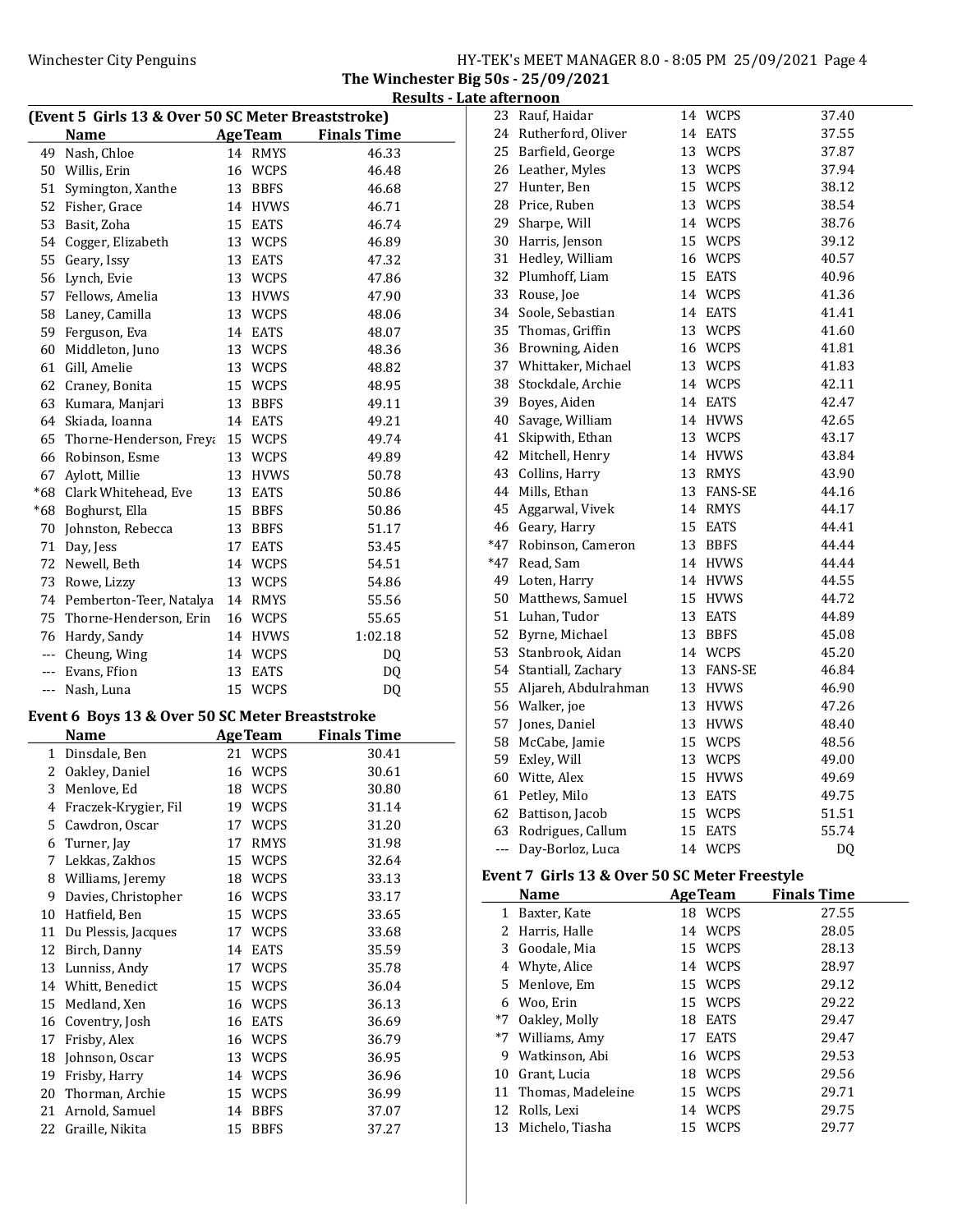The Winchester Big 50s - 25/09/2021 Results - Late afternoon

| (Event 7 Girls 13 & Over 50 SC Meter Freestyle) |                          |                    |                    |  |  |
|-------------------------------------------------|--------------------------|--------------------|--------------------|--|--|
|                                                 | <b>Name</b>              | <b>AgeTeam</b>     | <b>Finals Time</b> |  |  |
| 14                                              | Goodale, Sienna          | 15 WCPS            | 29.83              |  |  |
| 15                                              | Lambert, Amelia          | 13<br>RMYS         | 30.18              |  |  |
|                                                 | 16 Caustick, Isla-Mary   | 16 WCPS            | 30.25              |  |  |
| 17                                              | Tarmey, Cat              | 14 WCPS            | 30.44              |  |  |
| 18                                              | Johnson, Eva             | 15 WCPS            | 30.47              |  |  |
| 19                                              | Jones, Sophie            | 19 EATS            | 30.71              |  |  |
| 20                                              | Brown, Victoria          | 19 EATS            | 30.82              |  |  |
| 21                                              | Hartwell, Izzy           | 14 EATS            | 31.13              |  |  |
| 22                                              | Bland, Emily             | 14 FANS-SE         | 31.40              |  |  |
| 23                                              | Nash, Chloe              | 14 RMYS            | 31.49              |  |  |
| 24                                              | Hamilton, Layla          | 13 WCPS            | 31.58              |  |  |
| 25                                              | Wright, Lydia            | 13 BBFS            | 31.70              |  |  |
| 26                                              | Johnson, Lerryn          | 15 WCPS            | 31.74              |  |  |
| 27                                              | Tan, Rebecca             | 17 WCPS            | 31.76              |  |  |
| 28                                              |                          |                    |                    |  |  |
|                                                 | Symington, Xanthe        | 13 BBFS<br>16 EATS | 31.81              |  |  |
| $*29$                                           | Lewis, Ellena            |                    | 31.82              |  |  |
| $*29$                                           | Latham, Maisie           | 15 EATS            | 31.82              |  |  |
| 31                                              | Coventry, Izzie          | 13 EATS            | 31.91              |  |  |
| 32                                              | Lynch, Evie              | 13 WCPS            | 31.99              |  |  |
| 33                                              | Nash, Luna               | 15 WCPS            | 32.07              |  |  |
| 34                                              | Rutherford, Isla         | 14 EATS            | 32.25              |  |  |
| 35                                              | Craney, Bonita           | 15 WCPS            | 32.26              |  |  |
| 36                                              | Lea, Cara                | 14 WCPS            | 32.29              |  |  |
| 37                                              | McCabe, Amelie           | 17 WCPS            | 32.47              |  |  |
| 38                                              | Marsh, Ffion             | 13 WCPS            | 32.50              |  |  |
| 39                                              | Ruffell-Moreira, Kali    | 13 WCPS            | 32.54              |  |  |
| 40                                              | Robinson, Esme           | 13 WCPS            | 32.67              |  |  |
| 41                                              | Hardy, Eloise            | 14 WCPS            | 32.69              |  |  |
| 42                                              | Hunter, Ella             | 13 WCPS            | 32.83              |  |  |
| $*43$                                           | Williams, Kelly          | 13 FANS-SE         | 32.85              |  |  |
| $*43$                                           | Evans, Ffion             | 13 EATS            | 32.85              |  |  |
| 45                                              | Rees, Sienna             | 14 WCPS            | 32.88              |  |  |
| 46                                              | Wiedenmann, Lara         | 14 WCPS            | 32.90              |  |  |
| 47                                              | Thomson, Rosie           | 15 EATS            | 33.07              |  |  |
| 48                                              | Payne, Milly             | 14 WCPS            | 33.14              |  |  |
| 49                                              | Fisher, Grace            | <b>HVWS</b><br>14  | 33.20              |  |  |
| 50                                              | Middleton, Juno          | 13<br><b>WCPS</b>  | 33.57              |  |  |
| 51                                              | Lekkas, Nefeli           | <b>WCPS</b><br>13  | 33.87              |  |  |
| 52                                              | Hastie, Izzy             | 13<br>WCPS         | 34.07              |  |  |
| 53                                              | Ferguson, Eva            | 14<br>EATS         | 34.08              |  |  |
| 54                                              | Geary, Issy              | 13 EATS            | 34.11              |  |  |
| 55                                              | Miles, Aimee             | 13 FANS-SE         | 34.13              |  |  |
| 56                                              | Basit, Zoha              | 15<br>EATS         | 34.17              |  |  |
| 57                                              | Arnold, Olivia           | 13<br><b>BBFS</b>  | 34.18              |  |  |
| 58                                              | Arnold, Jennifer         | 13<br><b>HVWS</b>  | 34.22              |  |  |
| 59                                              | Johnston, Rebecca        | 13<br><b>BBFS</b>  | 34.33              |  |  |
| 60                                              | Linsell-Ayers, Evie      | 13<br><b>HVWS</b>  | 34.43              |  |  |
| 61                                              | Strike, Emily            | 13<br><b>EATS</b>  | 34.55              |  |  |
| 62                                              | Jones, Jennifer or Jenny | 13<br>EATS         | 34.63              |  |  |
| 63                                              | Willis, Erin             | 16<br><b>WCPS</b>  | 34.77              |  |  |
| 64                                              | Golding, Lucy            | 13<br><b>BBFS</b>  | 34.91              |  |  |
| 65                                              | Slade, Issy              | 13<br>RMYS         | 34.97              |  |  |
| 66                                              | Boghurst, Ella           | 15<br><b>BBFS</b>  | 35.09              |  |  |
| 67                                              | Bradley, Francesca       | 13 WCPS            | 35.13              |  |  |
| 68                                              | Heard, Beth              | 13<br>RMYS         | 35.24              |  |  |
| 69                                              | Fellows, Amelia          | 13<br><b>HVWS</b>  | 35.30              |  |  |

|       | anei hoon               |    |             |         |
|-------|-------------------------|----|-------------|---------|
| 70    | Day, Jess               | 17 | <b>EATS</b> | 36.34   |
| 71    | Cogger, Elizabeth       | 13 | WCPS        | 36.48   |
| 72    | Pemberton-Teer, Natalya | 14 | <b>RMYS</b> | 37.03   |
| $*73$ | Gill, Amelie            | 13 | <b>WCPS</b> | 37.68   |
| *73   | Kumara, Manjari         | 13 | <b>BBFS</b> | 37.68   |
| 75    | Clark Whitehead, Eve    | 13 | <b>EATS</b> | 38.04   |
| 76    | Skiada, Ioanna          | 14 | <b>EATS</b> | 39.00   |
| 77    | Aylott, Millie          | 13 | <b>HVWS</b> | 39.09   |
| 78    | Laney, Camilla          | 13 | <b>WCPS</b> | 39.72   |
| 79.   | Thorne-Henderson, Freya | 15 | WCPS        | 40.12   |
| 80    | Thorne-Henderson, Erin  | 16 | <b>WCPS</b> | 40.20   |
| 81    | Cheung, Wing            |    | 14 WCPS     | 40.22   |
| 82    | Rowe, Lizzy             | 13 | WCPS        | 42.04   |
| 83    | Hardy, Sandy            | 14 | <b>HVWS</b> | 43.99   |
| 84    | Newell, Beth            | 14 | <b>WCPS</b> | 44.53   |
| 85    | Hatfield, Caitlin       | 17 | <b>WCPS</b> | 45.72   |
| 86    | Crombie, Clare          |    | 36 WCPS     | 1:16.43 |

## Event 8 Boys 13 & Over 50 SC Meter Freestyle

| Event of Doys 15 & Over 50 SC Meter Preestyle |                        |    |                |                    |  |  |  |  |
|-----------------------------------------------|------------------------|----|----------------|--------------------|--|--|--|--|
|                                               | <b>Name</b>            |    | <b>AgeTeam</b> | <b>Finals Time</b> |  |  |  |  |
| 1                                             | Fraczek-Krygier, Fil   |    | 19 WCPS        | 23.28              |  |  |  |  |
|                                               | 2 Du Plessis, Jacques  | 17 | <b>WCPS</b>    | 24.65              |  |  |  |  |
| 3                                             | Hatfield, Ben          | 15 | <b>WCPS</b>    | 24.95              |  |  |  |  |
| 4                                             | Lekkas, Zakhos         | 15 | <b>WCPS</b>    | 25.18              |  |  |  |  |
| 5                                             | Menlove, Ed            | 18 | <b>WCPS</b>    | 25.29              |  |  |  |  |
| 6                                             | Williams, Jeremy       |    | 18 WCPS        | 25.68              |  |  |  |  |
| 7                                             | Lunniss, Andy          | 17 | <b>WCPS</b>    | 25.79              |  |  |  |  |
| 8                                             | Coventry, Josh         | 16 | <b>EATS</b>    | 25.86              |  |  |  |  |
| 9                                             | Turner, Jay            | 17 | <b>RMYS</b>    | 25.88              |  |  |  |  |
| 10                                            | Thorman, Archie        | 15 | <b>WCPS</b>    | 25.92              |  |  |  |  |
| 11                                            | Cawdron, Oscar         | 17 | <b>WCPS</b>    | 25.97              |  |  |  |  |
| 12                                            | Oakley, Daniel         | 16 | <b>WCPS</b>    | 26.19              |  |  |  |  |
| 13                                            | Dinsdale, Ben          | 21 | <b>WCPS</b>    | 26.90              |  |  |  |  |
|                                               | 14 Hardy, Will         | 16 | <b>WCPS</b>    | 26.94              |  |  |  |  |
|                                               | 15 Lewis, Nathan       | 14 | <b>EATS</b>    | 26.97              |  |  |  |  |
|                                               | 16 Harris, Jenson      | 15 | <b>WCPS</b>    | 26.98              |  |  |  |  |
|                                               | 17 Whitt, Benedict     | 15 | <b>WCPS</b>    | 26.99              |  |  |  |  |
| 18                                            | Davies, Christopher    | 16 | <b>WCPS</b>    | 27.28              |  |  |  |  |
| 19                                            | Rauf, Haidar           | 14 | <b>WCPS</b>    | 27.74              |  |  |  |  |
| 20                                            | Graille, Nikita        | 15 | <b>BBFS</b>    | 28.12              |  |  |  |  |
| 21                                            | Birch, Danny           | 14 | <b>EATS</b>    | 28.13              |  |  |  |  |
| 22                                            | Sharpe, Will           | 14 | <b>WCPS</b>    | 28.25              |  |  |  |  |
| 23                                            | Hunter, Ben            | 15 | <b>WCPS</b>    | 28.51              |  |  |  |  |
| 24                                            | Frisby, Alex           | 16 | WCPS           | 28.57              |  |  |  |  |
| $*25$                                         | Arnold, Samuel         | 14 | <b>BBFS</b>    | 29.18              |  |  |  |  |
|                                               | *25 Rutherford, Oliver | 14 | <b>EATS</b>    | 29.18              |  |  |  |  |
| 27                                            | Barfield, George       | 13 | <b>WCPS</b>    | 29.45              |  |  |  |  |
| 28                                            | Cameron, Alex          | 15 | <b>EATS</b>    | 29.47              |  |  |  |  |
| 29                                            | Mitchell, Henry        | 14 | <b>HVWS</b>    | 29.53              |  |  |  |  |
| 30                                            | Thomas, Griffin        | 13 | <b>WCPS</b>    | 29.55              |  |  |  |  |
| 31                                            | Soole, Sebastian       | 14 | <b>EATS</b>    | 29.68              |  |  |  |  |
| 32                                            | Matthews, Samuel       | 15 | <b>HVWS</b>    | 29.86              |  |  |  |  |
| 33                                            | Frisby, Harry          |    | 14 WCPS        | 29.90              |  |  |  |  |
| 34                                            | Hedley, William        | 16 | WCPS           | 30.13              |  |  |  |  |
| 35                                            | Medland, Xen           | 16 | <b>WCPS</b>    | 30.21              |  |  |  |  |
| 36                                            | Collins, Harry         | 13 | <b>RMYS</b>    | 30.30              |  |  |  |  |
| 37                                            | Whittaker, Michael     | 13 | <b>WCPS</b>    | 30.86              |  |  |  |  |
| 38                                            | Johnson, Oscar         | 13 | <b>WCPS</b>    | 30.87              |  |  |  |  |
|                                               |                        |    |                |                    |  |  |  |  |